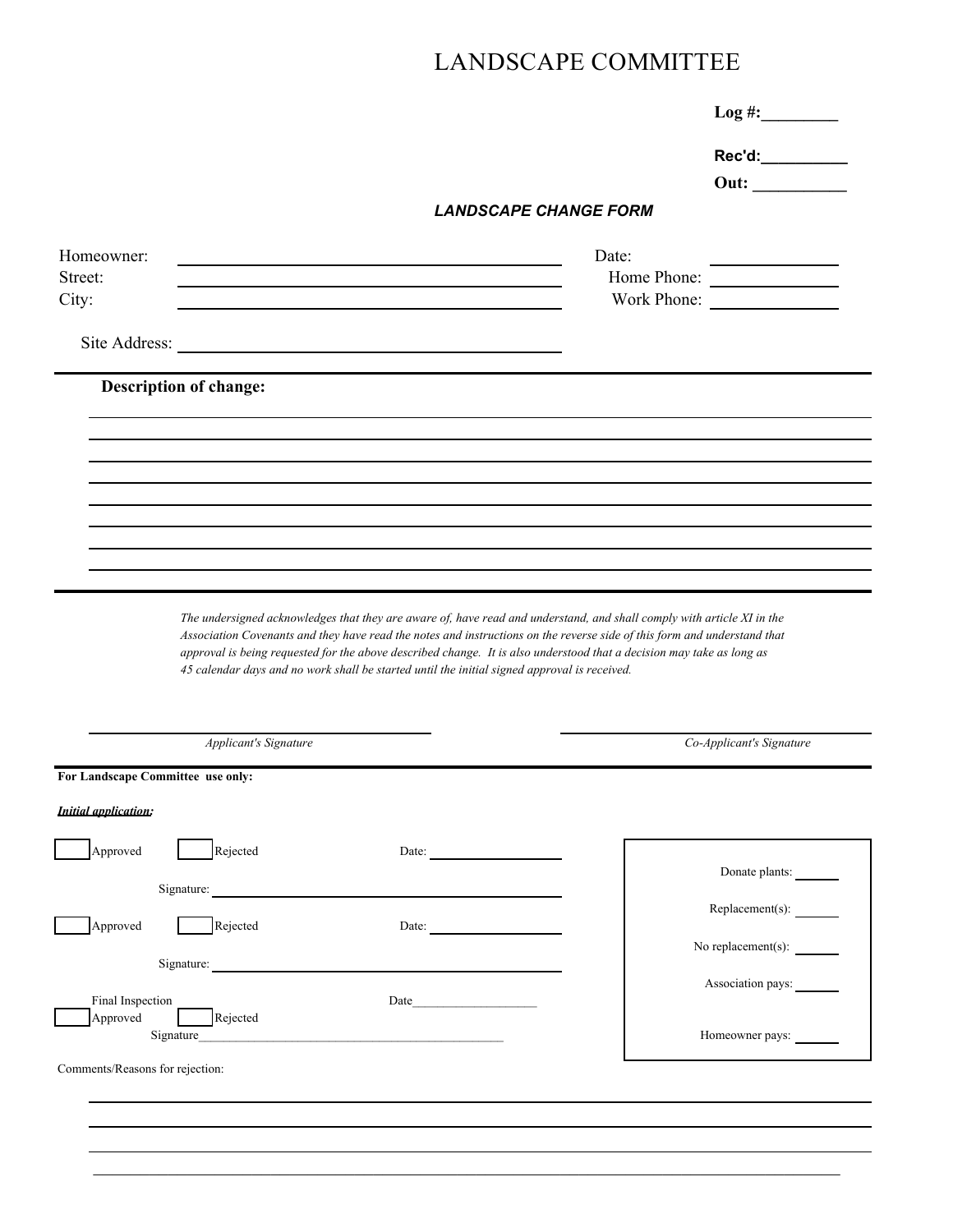#### **Description of Change:**

*Include all proposed changes, modifications, etc., which should include the kind of plants, drawings, location and, if contracted out, the name of the company contracted to do the work.*

 $\mathcal{L}_\mathcal{L} = \mathcal{L}_\mathcal{L} = \mathcal{L}_\mathcal{L} = \mathcal{L}_\mathcal{L} = \mathcal{L}_\mathcal{L} = \mathcal{L}_\mathcal{L} = \mathcal{L}_\mathcal{L} = \mathcal{L}_\mathcal{L} = \mathcal{L}_\mathcal{L} = \mathcal{L}_\mathcal{L} = \mathcal{L}_\mathcal{L} = \mathcal{L}_\mathcal{L} = \mathcal{L}_\mathcal{L} = \mathcal{L}_\mathcal{L} = \mathcal{L}_\mathcal{L} = \mathcal{L}_\mathcal{L} = \mathcal{L}_\mathcal{L}$ 

#### **Conditions of Approval:**

*All work must comply with applicable codes, ordinances and regulations. No contractor advertisement of business signs are to be displayed at the work site. Contractors must be off the premises by 8:00 pm, Monday through Saturday. No contractor work is permitted on Sundays or holidays. Plants used must be on the approved plant list (see attached list). Scalloped cement blocks in white, gray or beige or black plastic edging only. When landscaping an area which is commonly maintained ground shared by another homeowner, both signatures must be on the Landscape Change form.*

## **Rock and gravel must be used in the following manner:**

- *1. River rock and gravel may be used around air conditioner compressor and drain lines as long as it complies with #2 below (2 feet from sod areas.)*
- *2. Rock and gravel must be at least two feet away from any sodded area. A Landscape Change Form must be completed for approval.*

#### **Procedures:**

*Declarations under Association Covenants Article XIII apply.*

The change form should be submitted with all information available; include plans and specifications. If you have any questions, call the Meadows office at 283-2250. *Decisions of approval and disapproval rendered by the Landscape Committee will be based on the vote of a majority of the Committee members participating in a Landscape Committee meeting at which a quorum has been established. The Committee will render a decision within 45 days. In the event plans and specifications are disapproved, the party or parties making such submission may appeal in writing with appropriate argument and submit such appeal to the Property Manager. The appeal will be reviewed by the Board of Directors and a decision will be returned within 45 days of receipt or if delayed for any reason, notice to the applicant explaining the delay will be given. Disapproval of plans or specifications by the Landscape Committee or the Board of Directors may be based on the sole discretion of the Landscape Committee or the Board of Directors, respectively.*

#### **PLEASE NOTE:**

**ANY PLANT MATERIAL INSTALLED BY THE HOMEOWNER WILL BE THE TOTAL RESPONSIBILITY OF THE HOMEOWNER TO MAINTAIN AND/OR REPLACE REGARDLESS OF CAUSE.**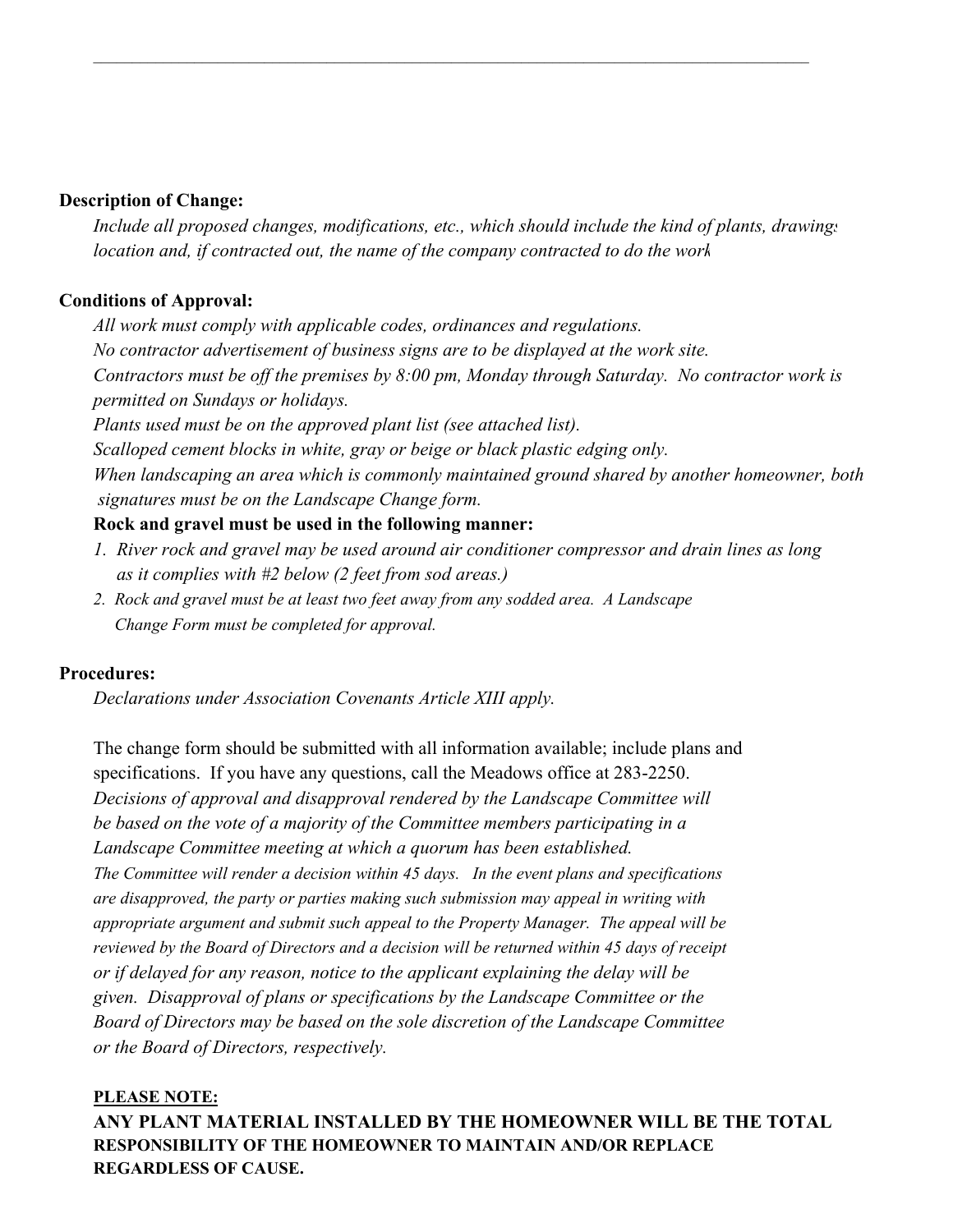#### **THE ASSOCIATION MAY REMOVE, WITHOUT REPLACING, ANY PLANT MATERIAL PLANTED ON COMMON PROPERTY AT ANY TIME.**

## **WORK MUST BE COMPLETED WITHIN SIX (6) MONTHS FROM DATE OF ORIGINAL APPROVAL**

# **A list of Recommended and Approved Plants and Trees is attached.**

Revised Februry 2020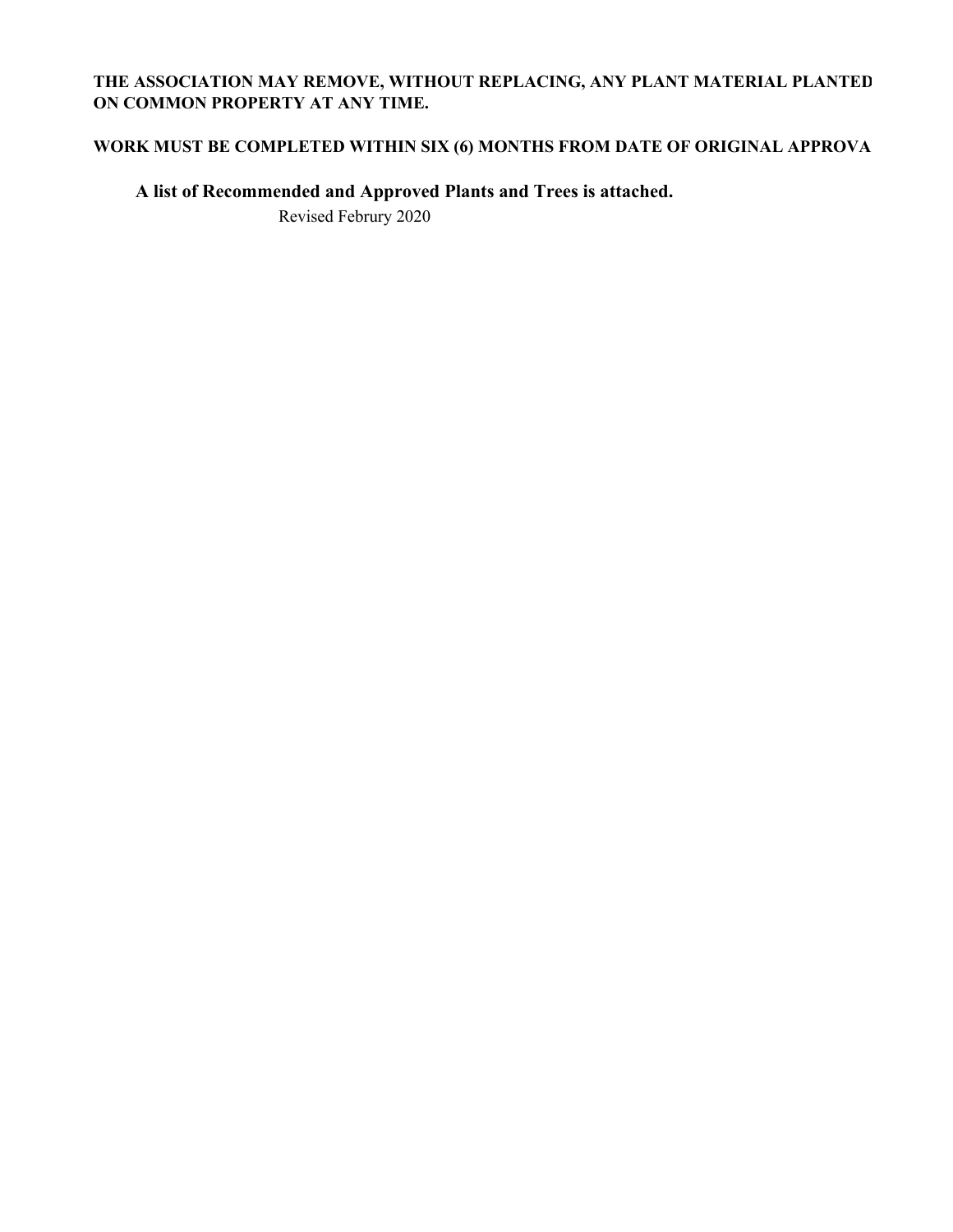$\frac{1}{\sqrt{2}}$  $\overline{\phantom{a}}$ 

<u> 1980 - Jan Barat, politik a</u>

-

——<br>————<br>————